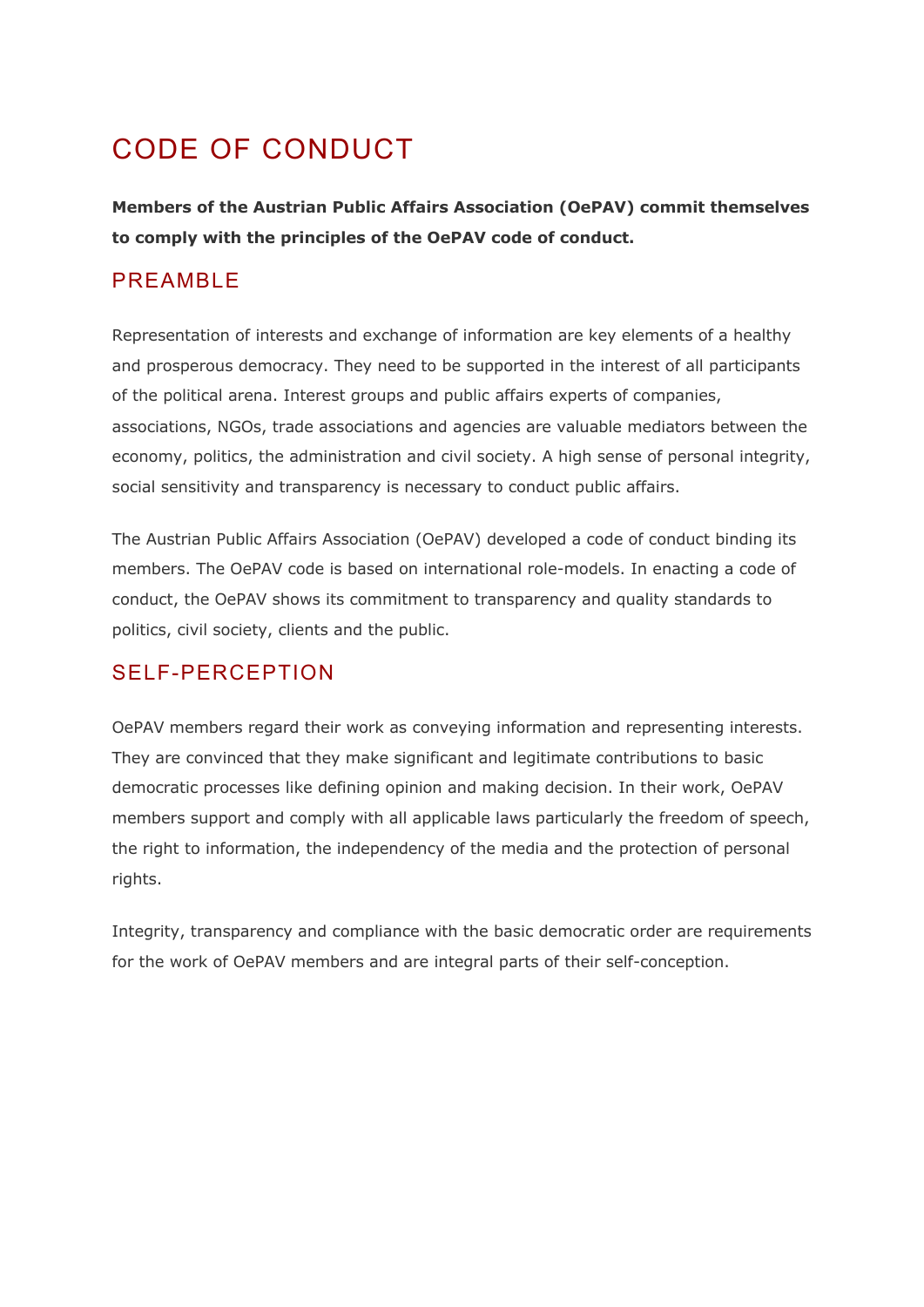# PRINCIPLES

#### MEMBERS OF OEPAV COMMIT THEMSELVES TO COMPLY WITH THE FOLLOWING PRINCIPLES IN THEIR BUSINESS LIFE:

#### ARTICLE 1: HONESTY AND TRANSPARENCY

OePAV members must be honest and accurate in their interrelations with clients, political institutions, the legislative and executive bodies, the media and the public. They must not mislead by using inaccurate or incomplete information. Members of the OePAV must pay attention to transparency. They must disclose their clients' identity when acting on their behalf.

#### ARTICLE 2: CONFIDENTIALITY AND CONFLICT OF INTERESTS

OePAV members are committed to discretion in their work. Meetings with politicians or members of the administration must be confidential unless otherwise agreed. Consultants must protect confidential information and protect privacy rights of their current and former clients. Confidential information concerning current and former clients must not be passed on without the clients' explicit approval. OePAV members must not accept an assignment that may cause conflicts of interest.

#### ARTICLE 3: DISHONEST METHODS

In representing their clients' interests, OePAV members must refrain from any dishonest or illegal behavior. They must not give direct or indirect financial incentives. If a client requested an illegal action from the consultant, the consultant would have to decline the request and inform the client about the reasons for his decline.

#### ARTICLE 4: NO DISCRIMINATION

OePVA members must not discriminate against gender, religious beliefs, ethnical backgrounds, age, disabilities or sexual orientation. OePAV members must not participate in discriminatory actions.

#### ARTICLE 5: RESPECT

OePAV members must treat their clients, colleagues and contacts respectfully. They must consider their personal and professional reputation and strengthen it whenever possible.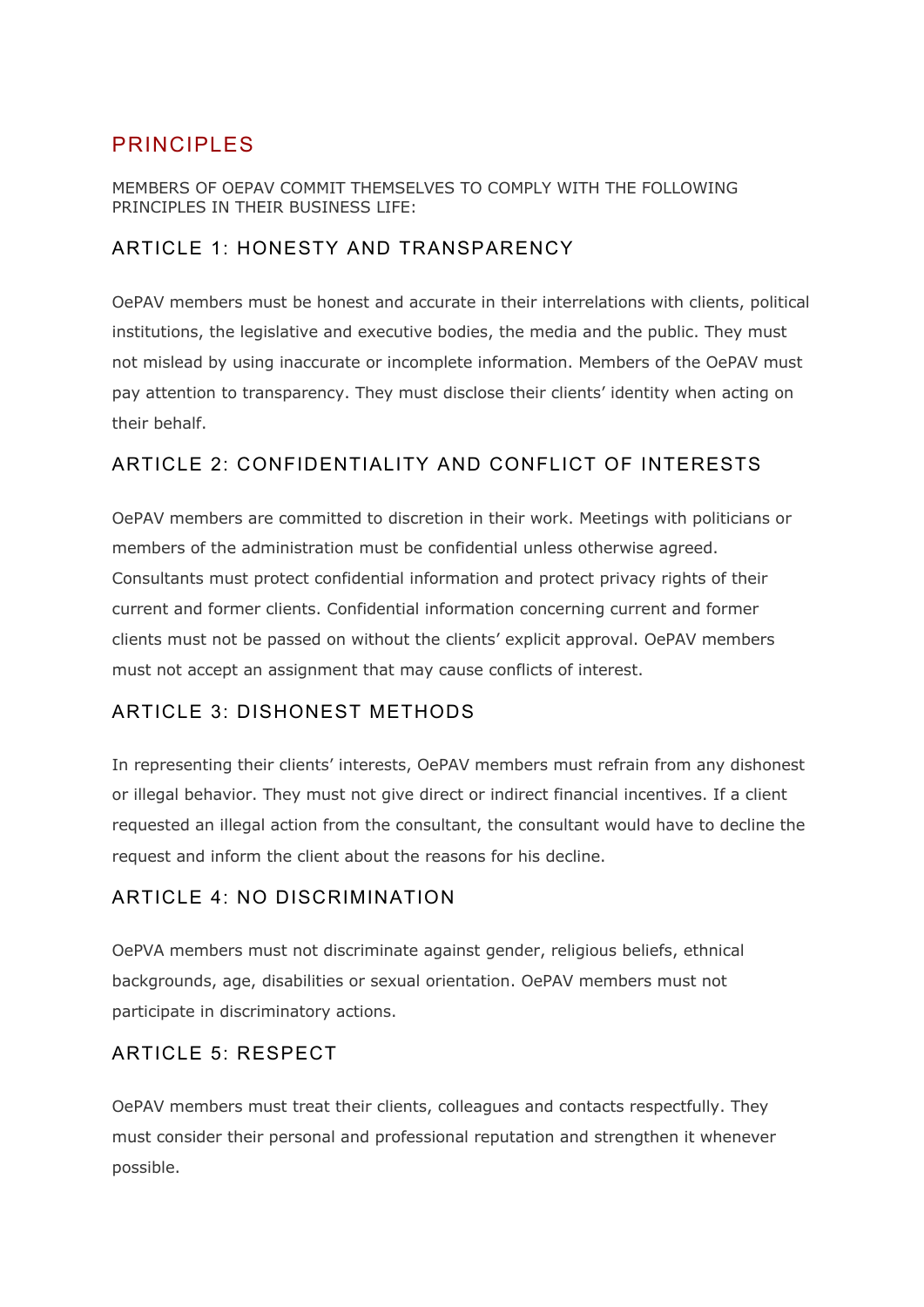#### ARTICLE 6: INCOMPATIBILITY

The work of public affairs professionals is not compatible with a function in administrative or executive bodies including bodies of the European Union.

#### ARTICLE 7: PROTECTING AND ADVANCING THE PROFESSION; COMPETITION

OePAV members must avoid any behavior that damages the reputation of the public affairs business, the OePAV or its members.

#### ARTICLE 8: COMPENSATION

OePAV members must sign written contracts with their clients determining the terms and conditions for their services, including a reasonable payment. Commission payments must not be offered nor accepted.

## GENERAL TERMS

OePAV members accept the code in its current version when joining the OePAV. They actively contribute to its compliance, circulation and refinement.

The OePAV releases a list of members regularly to comply with the principle of transparency.

OePAV members may use their membership publicly to assure clients their quality standards.

The OePAV board of directors must evaluate the code of conduct every two years.